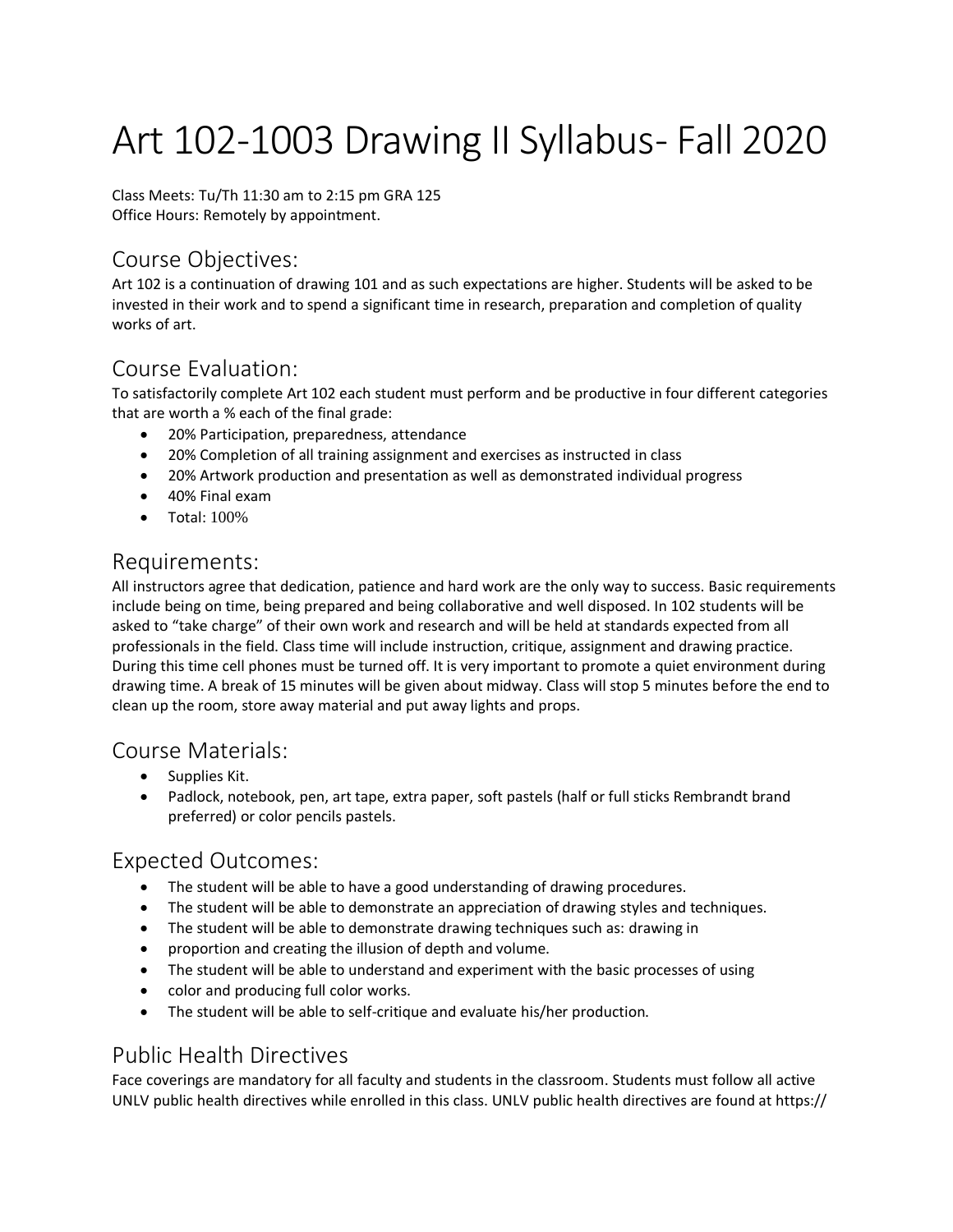www.unlv.edu/coronavirus/health-requirements. Students who do not comply with these directives may be asked to leave the classroom. Refusal to follow the guidelines may result in further disciplinary action according to the UNLV Code of Student Conduct, (link here:

https://www.unlv.edu/sites/default/files/page\_files/27/ StudentConduct-Code.pdf), including being administratively withdrawn from the course.

### Academic Misconduct

Academic integrity is a legitimate concern for every member of the University community. We all share in upholding the fundamental values of honesty, trust, respect, fairness, responsibility, and professionalism. By choosing to join the UNLV community, students accept the expectations of the Student Academic Misconduct Policy, and are encouraged to always take the ethical path whenever faced with choices. Students enrolling at UNLV assume the obligation to conduct themselves in a manner compatible with UNLV's educational mission. An example of academic misconduct is plagiarism. Plagiarism is using the words or ideas of another person, from the Internet or any other source without proper citation of the source(s). See the Student Conduct Code, https://www.unlv.edu/studentconduct/student-conduct.

## Auditing Classes

Auditing a course allows a student to continue attending the lectures and/or laboratories and discussion sessions associated with the course, but the student will not earn a grade for any component of the course. Students who audit a course receive the same educational experience as students taking the course for a grade, but will be excused from exams, assessments, and other evaluative measures that serve the primary purpose of assigning a grade.

## Classroom Conduct

Students have a responsibility to conduct themselves in class and in the libraries in ways that do not interfere with the rights of other students to learn, or of instructors to teach. Use of electronic devices such as pagers, cellular phones, or recording devices, or potentially disruptive devices or activities are only permitted with the prior explicit consent of the instructor. The instructor may rescind permission at any time during the class. If a student does not comply with established requirements or obstructs the functioning of the class, the instructor may initiate an administrative withdrawal of the student from the course.

## Copyright

The University requires all members of the University Community to familiarize themselves with, and to follow copyright and fair use requirements. You are individually and solely responsible for violations of copyright and fair use laws. The University will neither protect nor defend you, nor assume any responsibility for employee or student violations of fair use laws. Violations of copyright laws could subject you to federal and state civil penalties and criminal liability, as well as disciplinary action under University policies. Additional copyright policy information is available here (link here: https://www.unlv.edu/provost/copyright.)

## Disability Resource Center (DRC)

The UNLV Disability Resource Center (SSC-A, Room 143, Link here - https://www.unlv.edu/drc, telephone 702-895-0866) provides resources for students with disabilities. Students who believe that they may need academic accommodations due to injury, disability, or due to pregnancy should contact the DRC as early as possible in the academic term. A Disabilities Specialist will discuss what options may be available to you. If you are registered with the UNLV Disability Resource Center, bring your Academic Accommodation Plan from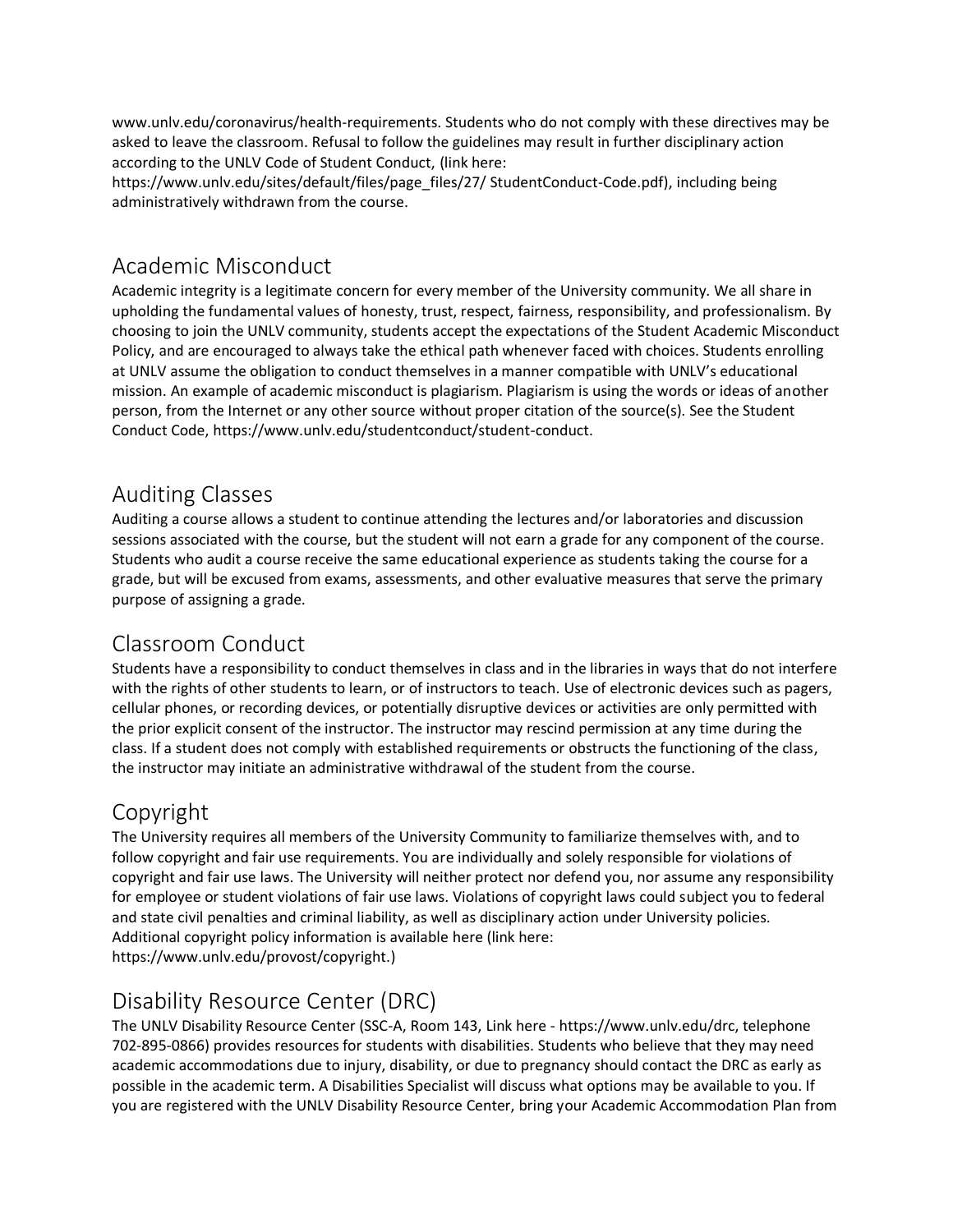the DRC to the instructor during office hours, so that you may work together to develop strategies for implementing the accommodations to meet both your needs and the requirements of the course. Any information you provide is private and will be treated as such. To maintain the confidentiality of your request, please do not approach the instructor in front of others to discuss your accommodation needs.

#### Final Examinations

The University requires that final exams given at the end of a course occur on the date and at the time specified in the Final Exam schedule. The Final Exam schedule is typically available at the start of the semester, and the classroom locations are available approximately one month before the end of the semester. See the Final Exam Schedule, link here - https://www.unlv.edu/registrar/calendars.

## Identity Verification in Online Courses

All UNLV students must use their Campus-issued ACE ID and password to log in to WebCampus-Canvas. UNLV students enrolled in online or hybrid courses are expected to read and adhere to the Student Academic Misconduct Policy, link here - https://www.unlv.edu/studentconduct/misconduct/policy, which states that "acting or attempting to act as a substitute for another, or using or attempting to use a substitute, in any academic evaluation or assignment" is a form of academic misconduct. Intentionally sharing ACE login credentials with another person may be considered an attempt to use a substitute, and could result in investigation and sanctions, as outlined in the Student Academic Misconduct Policy.

UNLV students enrolled in online courses are also expected to read and adhere to the Acceptable Use of Computing and Information Technology Resources Policy, https://www.it.unlv.edu/policies/acceptable- usecomputing-and-information-technology-resources-policy, which prohibits sharing university accounts with other persons without authorization.

To the greatest extent possible, all graded assignments and assessments in UNLV online courses should be hosted in WebCampus-Canvas or another UNLV-managed platform that requires ACE login credentials for access.

#### Incomplete Grades

The grade of "I" (Incomplete) may be granted when a student has satisfactorily completed three-fourths of course work for that semester/session, but cannot complete the last part of the course for reason(s) beyond the student's control and acceptable to the instructor, and the instructor believes that the student can finish the course without repeating it. For undergraduate courses, the incomplete work must be made up before the end of the following regular semester. Graduate students receiving "I" grades in 500-, 600-, or 700- level courses have up to one calendar year to complete the work, at the discretion of the instructor. If course requirements are not completed within the period indicated, a grade of "F" will be recorded, and the student's GPA will be adjusted accordingly. Students who are fulfilling an Incomplete grade do not register for the course, but make individual arrangements with the instructor who assigned the "I" grade.

#### Library Resources

Librarians are available to consult with students on research needs, including developing research topics, finding information, and evaluating sources. To make an appointment with a subject expert for this class, please visit the Libraries' Research Consultation website, link here -

https://guides.library.unlv.edu/appointments/ librarian. You can also ask the library staff questions via chat and text message, link here - https:// ask.library.unlv.edu/.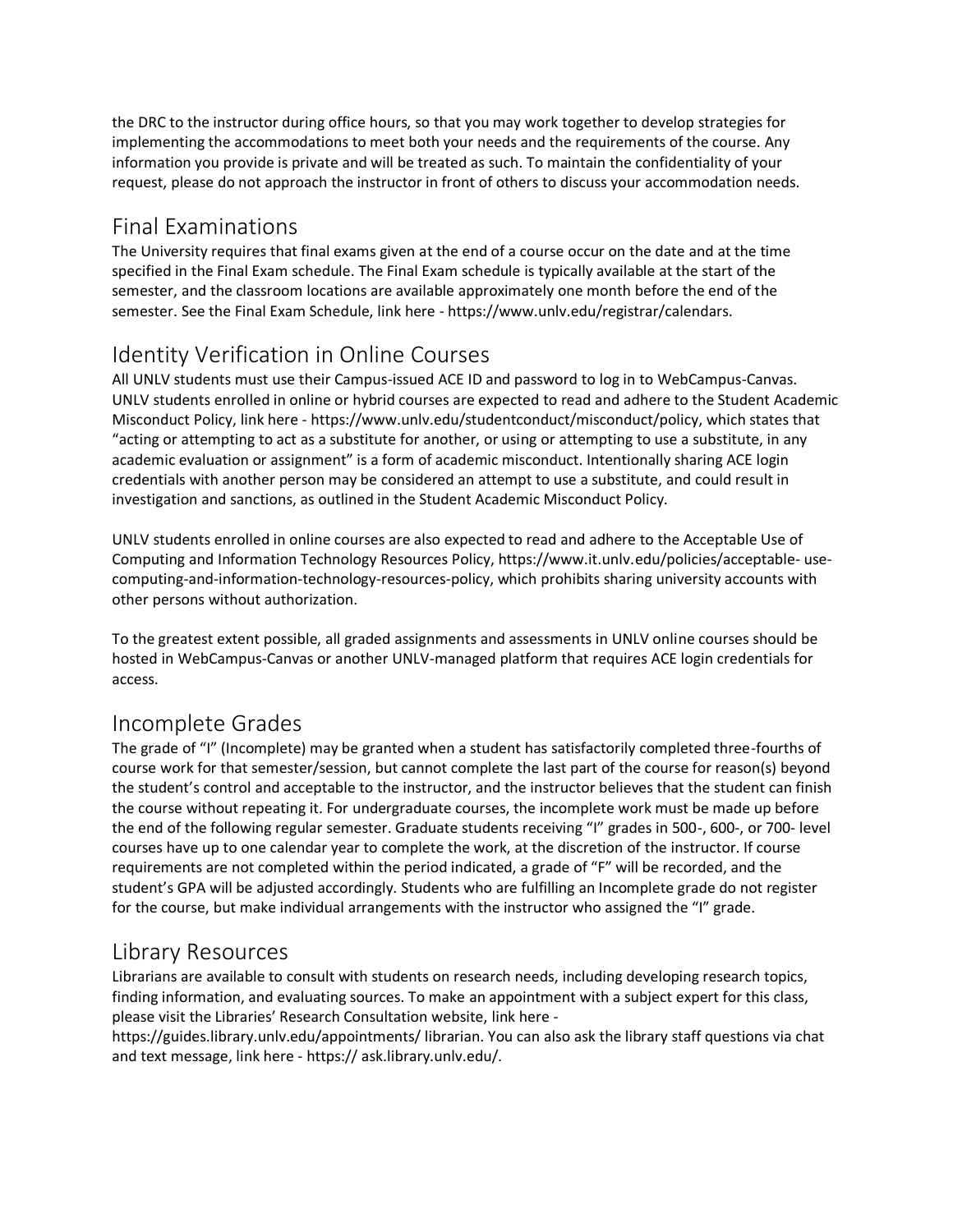## Missed Classwork

Any student missing class, quizzes, examinations, or any other class or laboratory work because of observance of religious holidays will be given an opportunity during that semester to make up the missed work. The make-up opportunity will apply to the religious holiday absence only. It is the responsibility of the student to notify the instructor within the first 14 calendar days of the course for Fall and Spring courses (except for modular courses), or within the first 7 calendar days of the course for Summer and modular courses, of their intention to participate in religious holidays which do not fall on state holidays or periods of class recess. For additional information, please visit the Missed Work policy, under Registration Policies, on the Academic Policies webpage, link here - https://catalog.unlv.edu/content.php?catoid=29&navoid=7326.

In accordance with the policy approved by the Faculty Senate regarding missed class time and assignments, students who represent UNLV in any official extracurricular activity will also have the opportunity to make up assignments, provided that the student provides official written notification to the instructor no less than one week prior to the missed class(es).

The spirit and intent of the policy for missed classwork is to offer fair and equitable assessment opportunities to all students, including those representing the University in extracurricular activities. Instructors should consider, for example, that in courses which offer a "Drop one" option for the lowest assignment, quiz, or exam, assigning the student a grade of zero for an excused absence for extracurricular activity is both contrary to the intent of the Faculty Senate's policy, and an infringement on the student's right to complete all work for the course.

This policy will not apply in the event that completing the assignment or administering the examination at an alternate time would impose an undue hardship on the instructor or the University that could be reasonably avoided. There should be a good faith effort by both the instructor and the student to agree to a reasonable resolution. When disagreements regarding this policy arise, decisions can be appealed to the Department Chair/School Director, College/School Dean, and/or the Faculty Senate Academic Standards Committee.

For purposes of definition, extracurricular activities may include, but are not limited to: academic recruitment activities, competitive intercollegiate athletics, fine arts activities, liberal arts competitions, science and engineering competitions, and any other event or activity sanctioned by a College/School Dean, and/or by the Executive Vice President and Provost.

#### Rebelmail

Rebelmail is UNLV's official email system for students and by University policy, instructors and staff should only send emails to students' Rebelmail accounts. Rebelmail is one of the primary ways in which students receive official University communications, information about deadlines, major Campus events, and announcements. All UNLV students receive a Rebelmail account after they have been admitted to the University. Emailing within WebCampus-Canvas is also acceptable.

#### Tutoring and Coaching

The Academic Success Center (ASC) provides tutoring, academic success coaching, and other academic assistance for all UNLV undergraduate students. For information regarding tutoring subjects, tutoring times, and other ASC programs and services, please visit the ASC website, https://www.unlv.edu/asc, or call 702- 895-3177. The ASC building is located across from the Student Services Complex (SSC). Academic success coaching is located on the second floor of SSC A, Room 254. Drop-in tutoring is located on the second floor of the Lied Library, and on the second floor of the College of Engineering building (TBE A 207).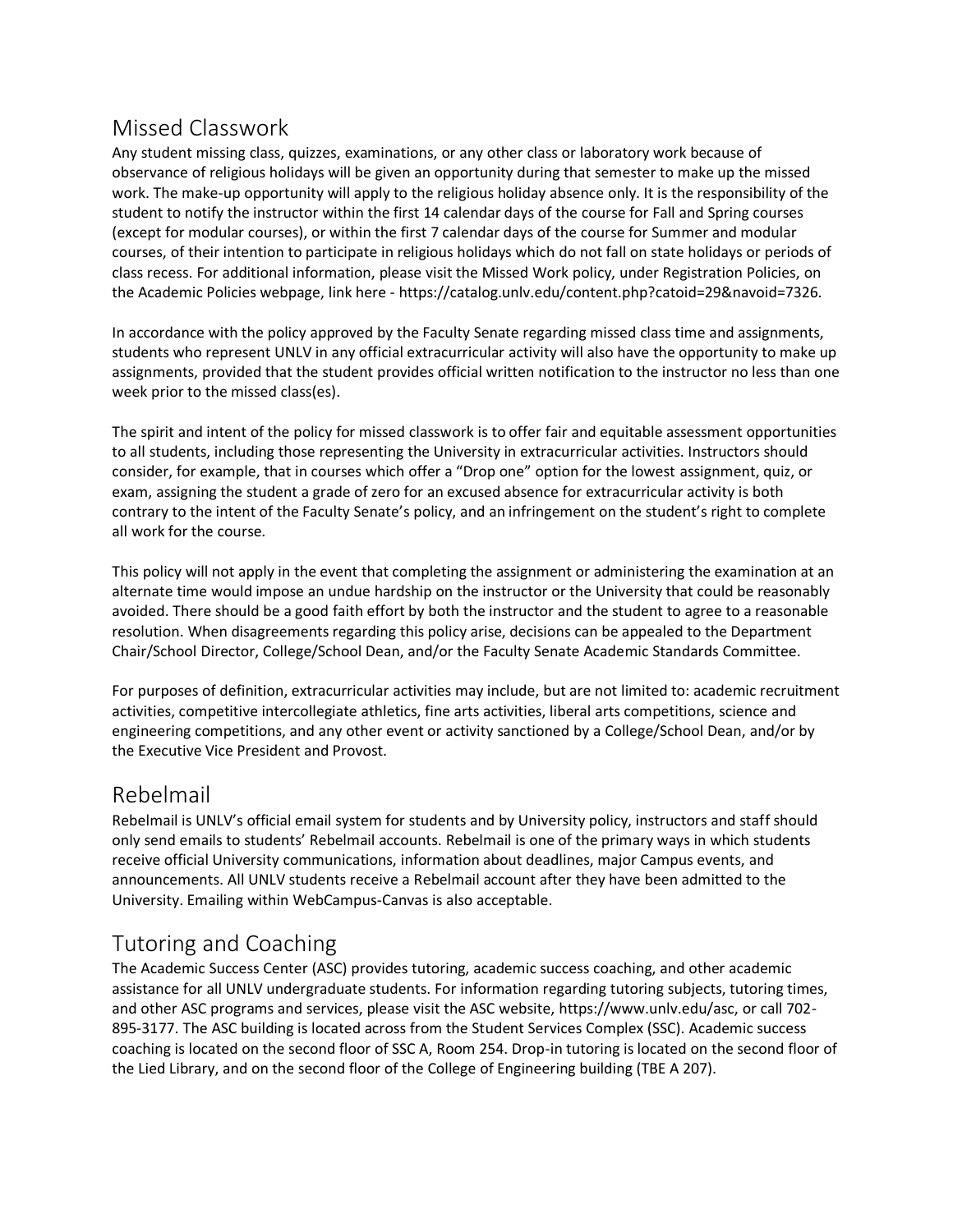#### UNLV Writing Center

One-on-one or small group assistance with writing is available free of charge to UNLV students at the Writing Center, link here - https://writingcenter.unlv.edu/, located in the Central Desert Complex, Building 3, Room 301 (CDC 3–301). Walk-in consultations are sometimes available, but students with appointments receive priority assistance. Students may make appointments in person or by calling the Center, telephone 702-895- 3908. Students are requested to bring to their appointments their Rebel ID Card, a copy of the instructions for their assignment, and two copies of any writing they have completed on their assignment.

#### Diversity Statement

As an institution of higher learning, UNLV represents a rich diversity of human beings among its faculty, staff, and students, and is committed to aspiring to maintain a Campus environment that values that diversity. Accordingly, the University supports understanding and appreciation of all members of its community, regardless of race, sex, age, color, national origin, ethnicity, creed, religion, disability, sexual orientation, gender, gender identity, marital status, pregnancy, genetic information, veteran status, or political affiliation. Please see University Statements and Compliance, link here - https://www.unlv.edu/about/ statementscompliance.

A successful learning experience requires mutual respect and trust between the students and the instructor. Accordingly, the instructor asks that students be willing to listen to one another's points of view, acknowledging that there may be disagreements, keep discussion and comments on topic, and use first person, positive language when expressing their perspectives.

## 102-1003/Fall 2020 Class Calendar

Week One: Skill evaluation (Simple Still life). Introduction first project.

Week Two: Continuation of first project (few of my familiar things) / Thumbnails ideas / individual feedback.

Week Three: Working on and finalizing first project / Group critique.

Week Four: Introduction to new project combining observation and imagination. (self-portrait in the manner of" / Thumbnails approval / individual feedback.

Week Five: Continuation of project / finalization.

Week Six: Still life using grey pastels.

Week Seven: Still life continued.